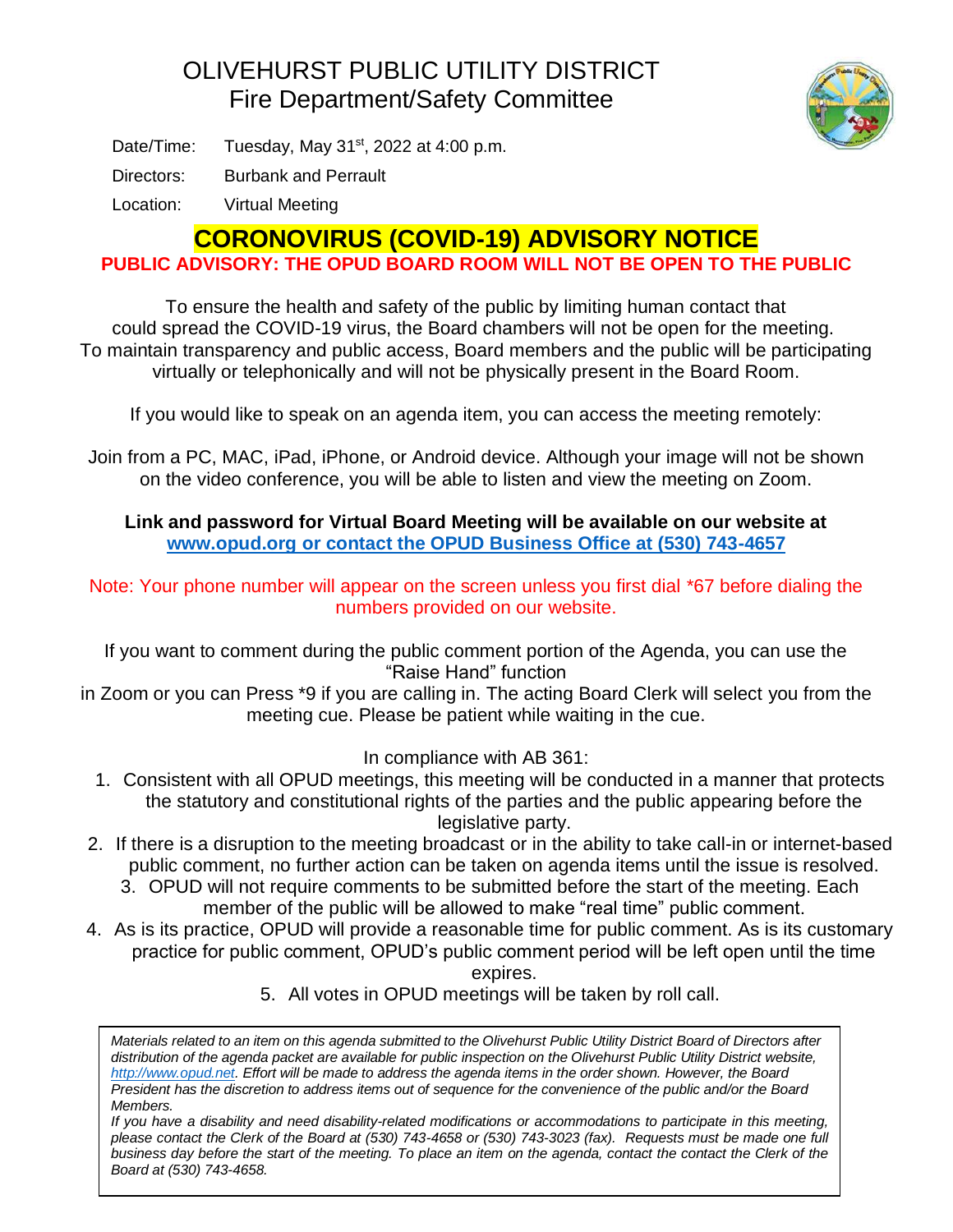The following items are scheduled for discussion:

- 1) Report on Operations and Staffing
	- a) [Staff report](https://www.opud.org/files/ba9b4b895/FD_Item_1a_Fire_Dept_Report_June_2022.pdf) Chief York gave report.
		- i) Staffing No items were reported.
		- ii) Materials No items were reported.
	- b) Fire EMS Image Task Force Positive Public Perception. (Strategic Plan 2013-2018, 3.4)

Nothing to report.

- c) Budgetary items
	- i) [Monthly Review of Revenue and Expenditures –](https://www.opud.org/files/604c3d68b/All_Agendas-Revenue_and_Expenditures_FY_2021-22.pdf) Fire Department (page 11-12) (Strategic Plan 2013- [2018, 5.1\).](https://www.opud.org/files/604c3d68b/All_Agendas-Revenue_and_Expenditures_FY_2021-22.pdf)
	- ii) [Monthly Review of Revenue and Expenditures –](https://www.opud.org/files/604c3d68b/All_Agendas-Revenue_and_Expenditures_FY_2021-22.pdf) Administration (page 3) (Strategic Plan 2013-2018, [5.1\).](https://www.opud.org/files/604c3d68b/All_Agendas-Revenue_and_Expenditures_FY_2021-22.pdf)
	- iii) [Review Fire Department Preliminary Budget for FY 2022-23.](https://www.opud.org/files/4d1e68bf1/FD_Item_1ciii-Fire_Dept_Preliminary_Budget_FY_2022-23.pdf)
	- iv) [Review Administration Department Preliminary Budget for FY 2022-23.](https://www.opud.org/files/82caba405/FD_Item_1civ-Administration_Dept_Preliminary_Budget_FY_2022-23.pdf)
	- v) [Review Property Tax Allocations](https://www.opud.org/files/2d437b9a0/FD_Item_1cv-Property_Tax_Allocations_General_Fund.pdf)
		- (1) Forwarded item(s): Review of Revenue and Expenditures, Fire Department and Administration Department Preliminary Budget for FY 2022-23, and Property Tax Allocations
			- (a) Staff Direction: None
			- (b) Staff Report Requested: None
			- (c) Documents: None

## 2) [Discuss Hard Rock MOU Proposal for Fire and EMS services.](https://www.opud.org/files/59716069f/FD_Item_2-Hard_Rock_Staff_Proposal.pdf)

Chief York stated that a letter was generated and sent to the tribe proposing additional staffing and apparatus needs that was outlined in the agreed upon MOU. He said he will follow up with the tribe in a couple of weeks to further the discussion.

- a) Forwarded item(s): Bring update to Board.
	- i) Staff Direction: None
	- ii) Staff Report Requested: Staff Report to be completed for Board meeting.
- 3) [Discuss retention bonus for full time career firefighters.](https://www.opud.org/files/cfa4496ee/FD_Item_3-Staff_Retention_Bonus.pdf)

Chief York stated that he and his staff are still brainstorming ideas on how to retain staff.

- a) Forwarded item(s): Bring list of ideas to Board for further discussion.
	- i) Staff Direction: None
	- ii) Staff Report Requested: Staff Report to be completed for Board meeting.
- 4) Discuss Weed Abatement 2022.

Chief York stated that he will have a list on non-compliant parcels for the Board meeting.

- a) Forwarded item(s): Bring list of non-compliant parcels to Board for further discussion.
	- i) Staff Direction: None
	- ii) Staff Report Requested: Staff Report to be completed for Board meeting.
- 5) [Discuss purchasing a new type six wildland fire engine using Measure K monies.](https://www.opud.org/files/faf071950/FD_Item_5-Type_Six_Engine_Purchase_Measure_K_Monies.pdf)

Chief York stated that the build out for a new type six is about a year due to the availability of truck chassis. The cost is also increasing due to inflations.

a) Forwarded item(s): Bring to Board for further discussion.